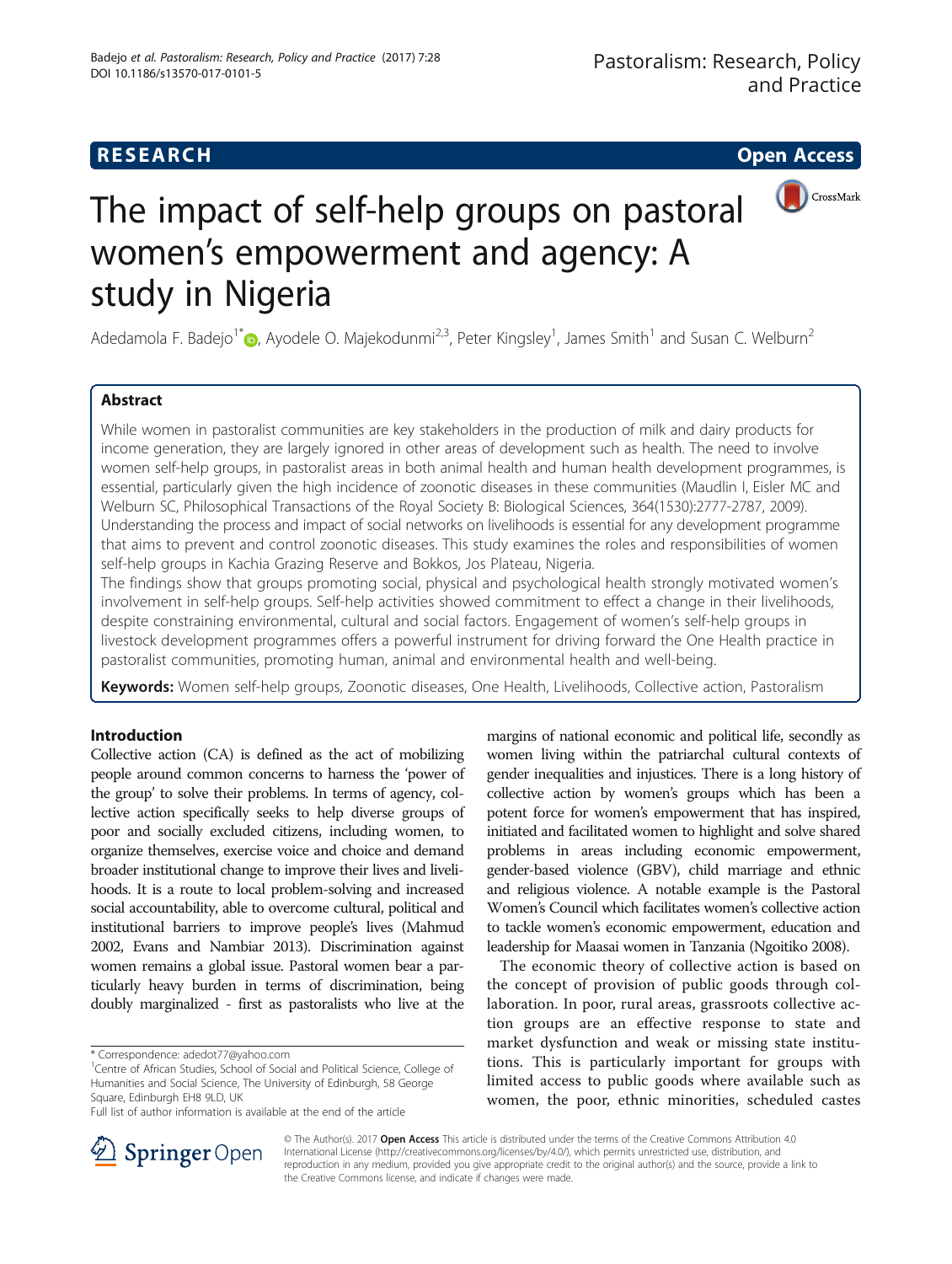and tribes (Mansuri and Rao [2012,](#page-11-0) Ostrom [2015](#page-11-0)). An alternative view questions the effectiveness of the bottom-up approach of CA and emphasizes linking top-down government action with local CA problemsolving to resolve constraints to the state delivery of public goods (Booth [2012](#page-10-0), Agarwal [2000](#page-10-0)). Both approaches see CA as a way to solve the problems of weak/missing state action to improve outcomes for citizens. There are three interlocking instrumental aspects of CA which help women advance specific goals: actions to solve public-goods problems that directly impact women's lives, assets and livelihoods; actions that expand opportunities for women to exercise voice, influence and agency and enhance their decision-making power; and actions that explicitly challenge social norms and behaviours that constrain women's agency in household and public domains, irrespective of their social status (DFID-Nepal [2010,](#page-10-0) Meier zu Selhausen [2012,](#page-11-0) Pandolfelli et al. [2008\)](#page-11-0).

Collective action also has an intrinsic value aspect which is the link between the 'act of associating' and women's psycho-social well-being. The act of association becomes a resource, vital in developing self-confidence and self-esteem by providing spaces and networks for women beyond family and kin. Developing this 'power within' helps women go on to challenge gender norms in society as individuals and in CA groups by establishing positive feedback loops between self-worth and agency. The absence of CA is a key contributor to experiences of disempowerment for both men and women (Evans and Nambiar [2013\)](#page-10-0). Both the instrumental and intrinsic aspects of CA are essential to its transformative power for women and society in general. However, change that does not occur in all three instrumental domains will not be transformative (Evans and Nambiar [2013,](#page-10-0) Kabeer [2012](#page-10-0)).

Not all collective action is positive. CA efforts can be used to oppose development reforms or to project the interests of one group to the detriment of others (Corduneanu-Huci et al. [2012\)](#page-10-0). Similarly, not all collective action is successful. Sustaining a group is a continuous process of contestation and negotiation. External factors that determine the success of CA are very context-specific, depending on local institutions and incentives, pre-existing levels of social cohesion and inequality and prior experiences of CA. Links between CA and women's agency are clearly complex and contextspecific. There is no single, linear pathway linking CA and improvements in women's status. Instead, a series of reinforcing actions is usually necessary to ensure positive impact and transformative change.

There is a strong pastoralist presence in the subhumid zone of Nigeria - a very diverse region with multiple cultures, religions and lifestyles living side by side.

Most Fulani pastoralists live in mixed villages alongside 'indigenous' farmers, but some reside in grazing reserves. The positive and negative impacts of sedenterization on pastoral women's lives are well documented (Hannah [2007,](#page-10-0) Flintan [2008,](#page-10-0) Fratkin and Roth [2006](#page-10-0)), but less research has been focused on the impacts of where pastoralists settle and who they live amongst. Such information is key in view of the recent escalation of farmer-herder conflicts in Nigeria and the ongoing national debate on grazing reserves (Majekodunmi [2017\)](#page-10-0).

This study considers two different types of Fulani settlements in Nigeria: the Kachia Grazing Reserve (KGR), a gazetted pastoralist enclave in Kaduna State, and pastoralists settled within ethnic Ron villages in the neighbouring Plateau State. The study describes the forms of women's CA exhibited within these communities and the social and gendered normative contexts in which they exist. It also examines the impact of CA on expressions of women's agency such as access and control of resources, decision-making in household and public domains, political participation and societal influence.

#### Study area



#### Kachia Grazing Reserve

Kachia Grazing Reserve is situated in Kaduna State in northern Nigeria. It has an area of 334 km<sup>2</sup> divided into six administrative blocks with distinct demographic and ecological characteristics. The reserve is populated exclusively by 'settled' Fulani pastoralists practicing seasonal transhumance. The quality of soil and pasture in KGR are poor (Ducrotoy et al. [2017a\)](#page-10-0). While the area was declared free of tsetse flies after a successful spray programme in 1967 (Oxby [1984](#page-11-0)), subsequently, tsetse flies have reinvaded; this and poor pasture remain a serious problem for animal health on the reserve (Majekodunmi et al. [2013](#page-10-0)). When first established, KGR was well equipped with infrastructure such as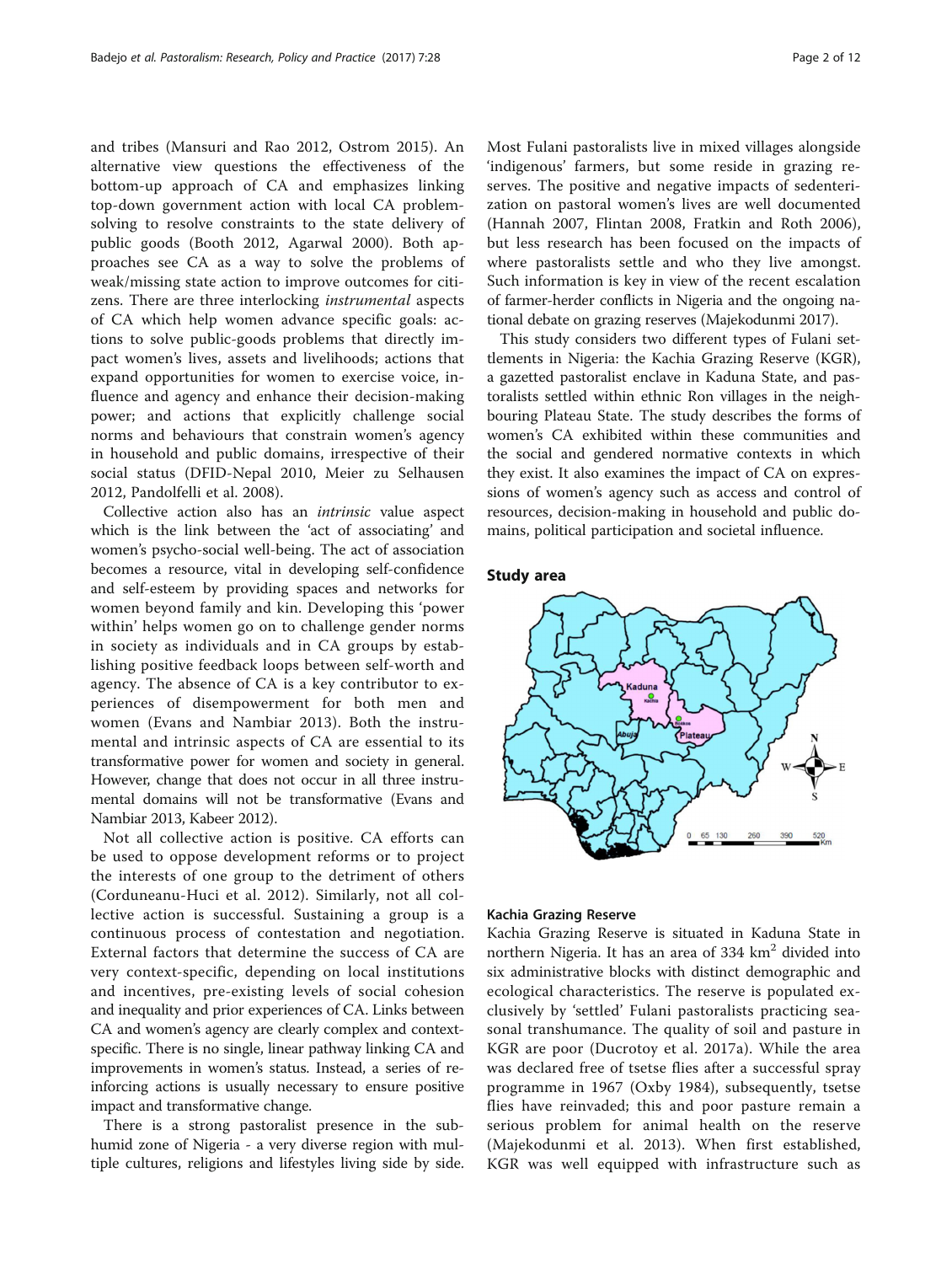veterinary and health services, dams, boreholes and fodder banks by ILCA (Kaufmann et al. [1986;](#page-10-0) Oxby [1984](#page-11-0)). Most of these services are no longer provided, and physical infrastructure within the reserve is in poor condition. The reserve is isolated with only a single dirt road providing access.

The KGR is an agro-pastoral mixed herding and cultivation system. Sources of income include sales of livestock, dairy products, crops and off-farm activities. Around 90% of households in the KGR grow crops, mostly for subsistence (Ducrotoy et al. [2016,](#page-10-0) Ducrotoy et al. [2017b](#page-10-0)). Livelihoods are characterized by high cash needs, high sale rates and low prices for cattle linked to the isolation of the Grazing reserve. Cattle productivity is just high enough to support Fulani households without depleting herds. The limited pasture within the reserve and continuing political insecurity in surrounding areas are pushing KGR pastoralists into poverty, forcing them to keep smaller herds and diversify their sources of income (Ducrotoy et al. [2016](#page-10-0), Ducrotoy et al. [2017b](#page-10-0)).

There is marked socio-economic stratification within the reserve; wealthier, long-established settlers reside near the central market with access to services while more recent and poorer settlers live farther away with less favourable access to all amenities. KGR is a predominantly closed community with strong customary authorities and scant engagement with government. It is considered a safe haven for Fulani fleeing violence and insecurity elsewhere and experiences significant immigration of internally displaced persons (Ducrotoy et al. [2017a](#page-10-0), [b](#page-10-0)).

#### Jos Plateau

The Jos Plateau in North-Central Nigeria covers an area of 8,000 km2 at an altitude of 900 to 1700 m. The Plateau is comprised of granite of volcanic origin, and the terrain is characterized by numerous rocky, flat-topped hills and crater lakes. Vegetation, formerly open savannah woodland, is now mostly grassland. The Plateau is a highly populated, intensively cultivated area with intense animal production that plays a significant role in national cattle production. The Plateau was traditionally considered attractive for pastoralist settlement due to being free of tsetse flies and African animal trypanosomiasis (AAT), although there have been confirmed reports of tsetse and AAT on the Jos Plateau since 1982 (Majekodunmi et al. [2013a\)](#page-11-0).

The Plateau is inhabited by a great variety of indigenous ethnic groups with complex clan organization and ritual kingship systems and correspondingly shows high levels of ethno-linguistic diversity. Jos city is cosmopolitan, with inhabitants from across Nigeria and a significant Muslim/Hausa presence (Fricke [1979](#page-10-0); Awogbade [1983;](#page-10-0) Blench [2004\)](#page-10-0). Rural areas are dominated by farmers

of Plateau tribes with a significant minority of settled Fulani herders.

Fulani settled within the Bokkos local government area (LGA) are transhumant agro-pastoralists. Livestock sales provide their main source of income, along with crops for sale and subsistence and diverse off-farm activities. Despite the challenges related to insecurity and limited access to natural resources, breeding herds are large and show above average productivity and reproductive performance (Majekodunmi et al. [2016\)](#page-10-0). High natural herd growth and moderate offtake allows households to maintain and increase their herd sizes. Increased transhumance and use of hired herders has allowed them to mitigate the risks of natural resource conflict and insecurity but the wage bill is high. Plateau villages are connected by a good road network and have high proximity to markets, which results in high cattle prices.

Fulani on the Plateau are subject to customary authorities in their 'host' villages, with their own Ardos working under village chiefs; the elected Ardos may be deposed in cases of grave misconduct. The importance of customary authorities, however, is in decline, while levels of influence and engagement with government and political authorities are increasing (Majekodunmi [2017](#page-10-0)).

The Ron (Challa) people of Bokkos LGA are traditionally farmers and hunters. The area has very fertile soils and is the centre of potato production in Nigeria. It is a patrilineal society organized by exogamous clans and by membership of associations which controlled political, religious and judicial matters. Separate men's and women's associations exercise considerable authority, with men's associations being the more powerful. The Ron practice Christianity, although some still observe their traditional religion.

#### **Methods**

In-depth interviews were conducted at the household level with selected Fulani and Ron households in six villages in Bokkos LGA, Plateau State. Six Fulani and six Ron households were selected in each of the six study villages. Village and household selection were purposive as a consequence of volatile security situation. Subjects explored during interviews included nature and membership of collective action groups, women's economic activities, influence and agency and gender relations.

Within the KGR, 21 self-help groups (both male and female) were identified of which six were women's self-help groups. Two focus group discussions ( $n = 6$ ) members for each FGD) were held with the representatives of all six women's self-help groups in the reserve. Additional focus group discussions were held with village authorities in each of the six administrative blocks in KGR. A facilitator/translator fluent in Hausa and Fulfulde (the two languages spoken within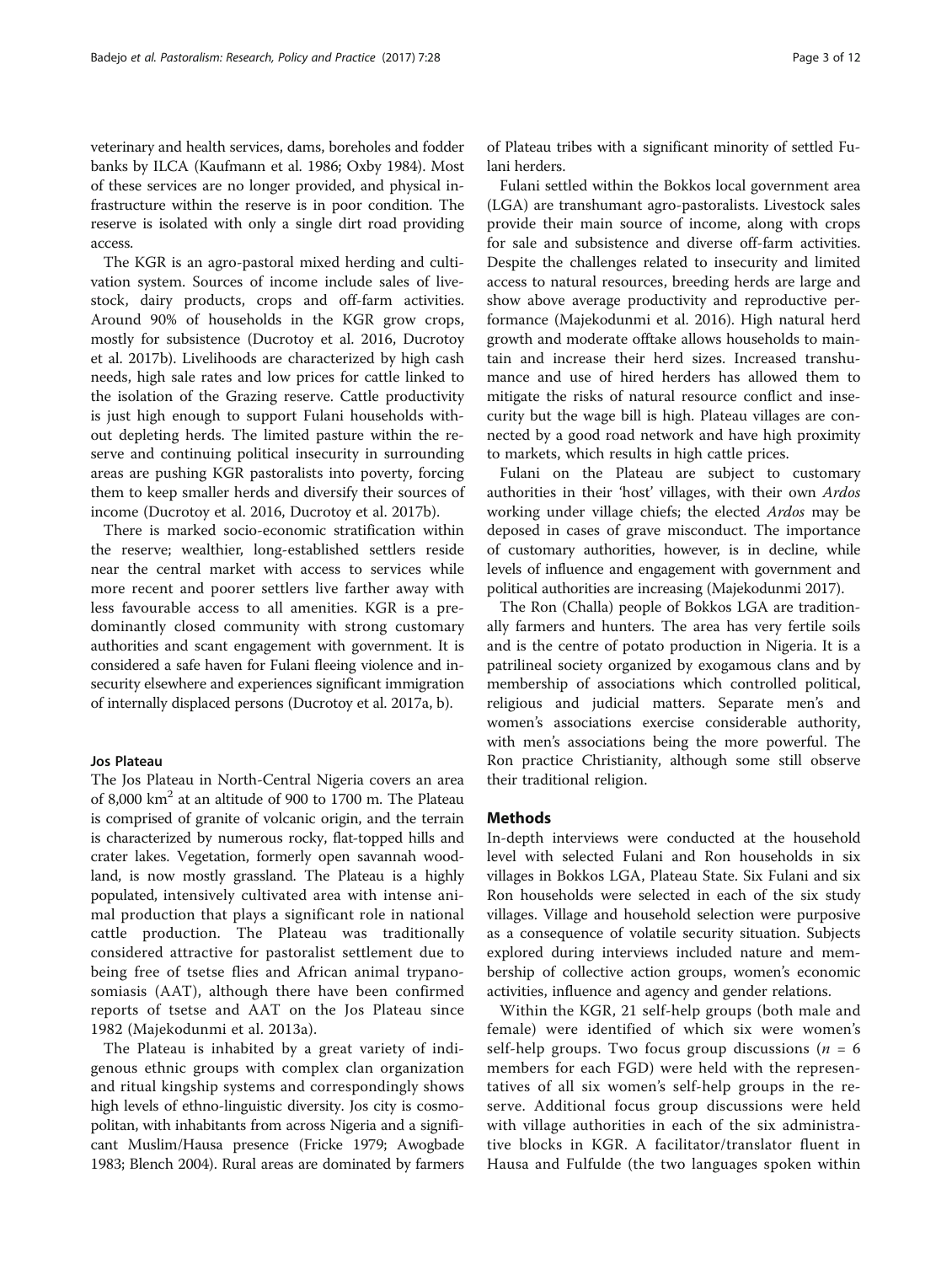the community) assisted the author in conducting the focus group discussions. Two age groups, a younger age group (between 15 and 35 years of age) and older age group (between 36 and 65 years of age) made up the focus groups. Participants were specifically asked about group organization, their activities and any constraints. Questions were also asked concerning women's economic activities, contributions to livelihoods, influence and agency.

Qualitative data was entered into Microsoft Word and analysed manually based on accepted methods of coding and memo-writing (Bourgeault et al. [2010;](#page-10-0) Padgett [2011](#page-11-0)). Data was subject to thematic qualitative analysis coding into themes of women's mobility, incomegenerating activities, decision-making, influence, position, types and impact of women's collective action.

#### Results

#### Collective action groups

#### Fulani in Bokkos, Jos Plateau

No active women's self-help groups were identified amongst the Fulani women in the Plateau study area. One respondent mentioned that one such group called Sumpo (relationship) had been formed two years ago but was no longer active. Its primary function was to discuss Fulani women's welfare concerns.

#### Kachia Grazing Reserve

Six functioning women's self-help groups (SHGs) were identified in KGR: Wuro Nyako (House of Nyako), Wuro Fulbe (House of Fulani), Mayo Borno (River Borno), Wuro Lobi (House of Lobi), Wuro Tale (House of Tale) and Habbanaye (We have tied one). All six groups come under an umbrella organisation Bige Weti (We are enlightened) which coordinates their activities. The criterion for membership is marriage:

'Single ladies look forward to being married so they can become members of any group of their choice, as being a group member is a sign of prestige and increased social status'.

The motivation of the women for joining SHG groups included a desire to earn more income so as to fulfill their financial responsibilities in the household; this included education, especially for girls. They expressed a desire for their children to be educated and appreciated that the only way to ensure this is to pay for it.

'We women, we are the ones paying the school fees for our children and most of the salaries of teachers from this school are paid for with our money from this society. If you want your children to go to school, you have to pay'.

'We are the ones responsible for the payments of fees because the men are not willing or ready to pay for the education of our daughters'.

Each SHG had its own administrative committee, composed of a leader who must be educated at least to the primary school level, a secretary, a treasurer and two or three other members. Committee members are mostly in the 15- to 35-year age group. However, neither Bige Weti nor any of its constituent groups were registered with the government. Mentoring young brides on the expected roles of a wife within the household was an important activity in these groups.

'Because the majority of us marry at a young and are naive about some important women's issues and the intricacies of household maintenance, we carry out activities aimed at building and strengthening these young women's conjugal relationships'.

The younger women admitted that the tutelage of the older and more experienced married women helped to build both their knowledge and confidence in meeting the needs of their husbands and families.

'We desire to please our husbands and maintain the household, that's why we are involved in many of the groups' economic and social activities (Female FGD participant 15 to 35 years)'.

Services to enhance members' income-generating activities are commonly undertaken by the SHGs. Some SHG activities were funded by external NGOs, facilitated by personal connections of SHG members rather than formal partnerships. These organizations donated small ruminants, sewing machines and funds and resource persons for training. The SHG also provide savings and loan facilities to members. Members make weekly contributions into a common pool, and from this, members can access loans for their businesses.

Livestock management is another SHG activity to promote economic gain for women. Sheep purchased by or donated to the group are distributed to the members to rear for a fixed period. Any lambs born to the sheep become the property of the member, while the original sheep remains the property of the group. This serves as an incentive for commitment and hard work and allows women to build up their own sheep herds. It also means that the group always has sheep available for rotation amongst members.

Sanctions are applied against defaulters to ensure regular contributions and repayments are made in the form of a delay in granting of a loan or withdrawal of SHG sheep from defaulters.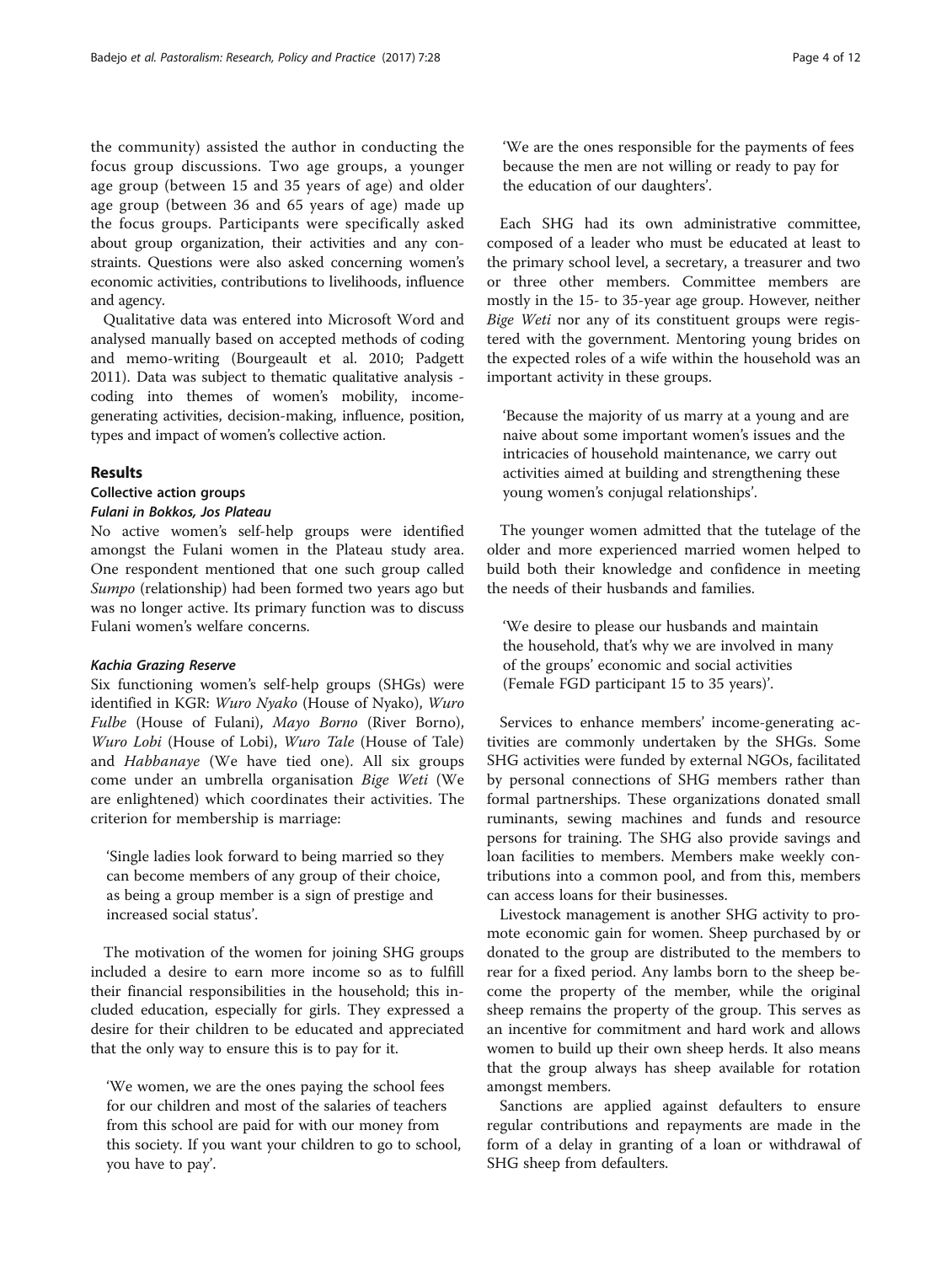SHGs also organize skills acquisition training for women in cottage industries, e.g. the manufacture of soap and moisturising cream, snacks such as groundnut cake and chin-chin and agro-forestry products such as locust bean condiments and 'cocoa' drinks from baobab seeds.

NGOs seeking formal partnerships found it difficult to work directly with women because their SHG were not registered. Women's SHGs were only able to participate in a formal partnership with an NGO in collaboration with the registered men groups during an HIV/AIDS campaign. As a result of the non-registration of women groups and non-collaboration with other agencies, the women's groups have missed many opportunities that could have helped them accomplish many tasks significant to the agency of women.

'NGOs prefer to partner with the men's groups because they are well grounded, stronger and more influential'.

The women groups also play a significant role in the educational system of the KGR. The primary school used as the FGD venue was built by the women's SHGs who also paid teachers' salaries. However, this has now been taken over by male village authorities.

Administrative blocks 1 and 2A of KGR were said to be inhabited by the elites of KGR society, the wealthiest families, and the earliest settlers in KGR. These blocks comprise the 'urban centre' for life in KGR, housing most of the amenities, including the road, market, health centres, schools, dams and bore holes (Ducrotoy et al. [2017b](#page-10-0)). The poorest families reside in blocks 2B and 6, which have poorer soil and are farthest from any amenities. Inhabitants of block 6 are considered the lowest ranking members of KGR society, socially disadvantaged by their isolated location and 'slave' status. The 'slave' women from block 6 did not participate in any of the women's SHGs.

#### Ron indigenes, Bokkos, Jos Plateau

Four types of SHGs were recorded amongst the Ron women: Kungiya adache mata - women's thrift groups, Kungiya Zumunta Mata women's (church) fellowship groups, NGO-organized groups and 'committee of friends' fund-raising and support groups.

The Kungiya adache mata thrift groups are informal weekly contribution groups run as described above for KGR.

The 'committee of friends' are short-term ad hoc groups formed to support a friend or relative planning a social occasion, e.g. a wedding, naming ceremony and birthday party. They may be men's, women's or mixed groups. Committees of friends contribute cash and

required items (food, drinks, material, etc.), undertake fund-raising activities and assume responsibility for planning and organizing the event.

Zumunta Mata (women's fellowship) groups began as a grassroots movement in protestant churches across northern Nigeria in the late 1960s. Zumunta Mata was part of a wave of Christian expansionism sweeping northern Nigeria at the time along with the Sabon Rai (New Life) movement that were embraced by the Catholic church in the mid-1970s. Zumunta Mata is found across all established Christian denominations in Northern Nigeria today; 'To be a Christian woman in the north is to be a member of Zumunta Mata' (Enwerem [1995\)](#page-10-0). Zumunta Mata has great influence in the economic, social, political and religious lives of northern Christian women, with ecumenical impact on the church, breaching the barriers between Christian denominations and enriching the litany through inclusion of traditional music and instruments. These groups constitute a bona fide theological community with significant contributions to evangelism, promoting Christian living and inspiring religious vocation (Ritchie [2001](#page-11-0)).

In terms of agency, Zumunta Mata has redefined women's roles and given them a strong voice and platform within society. Zumunta Mata is 'very powerful', able to exert considerable influence to gain security for women, widows and girls through effective engagement with traditional, administrative and political authorities. Zumunta Mata has successfully reduced the impact of many negative cultural practices. Men acknowledge the power of this organization and engage with it in various ways, some leveraging the influence of the organisation to mediate with women as a group in society or in individual marital disputes. Others see Zumunta Mata as a threat and seek to limit its influence by forbidding their wives to join (Ritchie [2001](#page-11-0), Shebi [1997,](#page-11-0) Para-Mallam [2012](#page-11-0)).

Some respondents reported membership of NGOorganized groups, including the Country Women's Association of Nigeria (COWAN). COWAN was founded in 1982 to tackle poverty and marginalization of rural women (Salau et al. [2012](#page-11-0), Ogunleye [2006\)](#page-11-0) and is active in 32 of the 36 states in Nigeria, with over 260,000 members and 9,000 registered community groups. COWAN provides microfinance, socio-political awareness and healthcare services to members and offers vocational-training, leadership-training and training in adult literacy. COWAN mobilizes and organizes rural women into SHGs and registers these groups under its 'franchise'. SHG activities include microfinance savings and loans in which women make weekly savings and are eligible for loans of twice the amount saved (Ogunleye [2006](#page-11-0), Salau et al. [2012](#page-11-0)).

Health-related activities include community healthscreening days, training and placement of community health workers, establishment of women and youth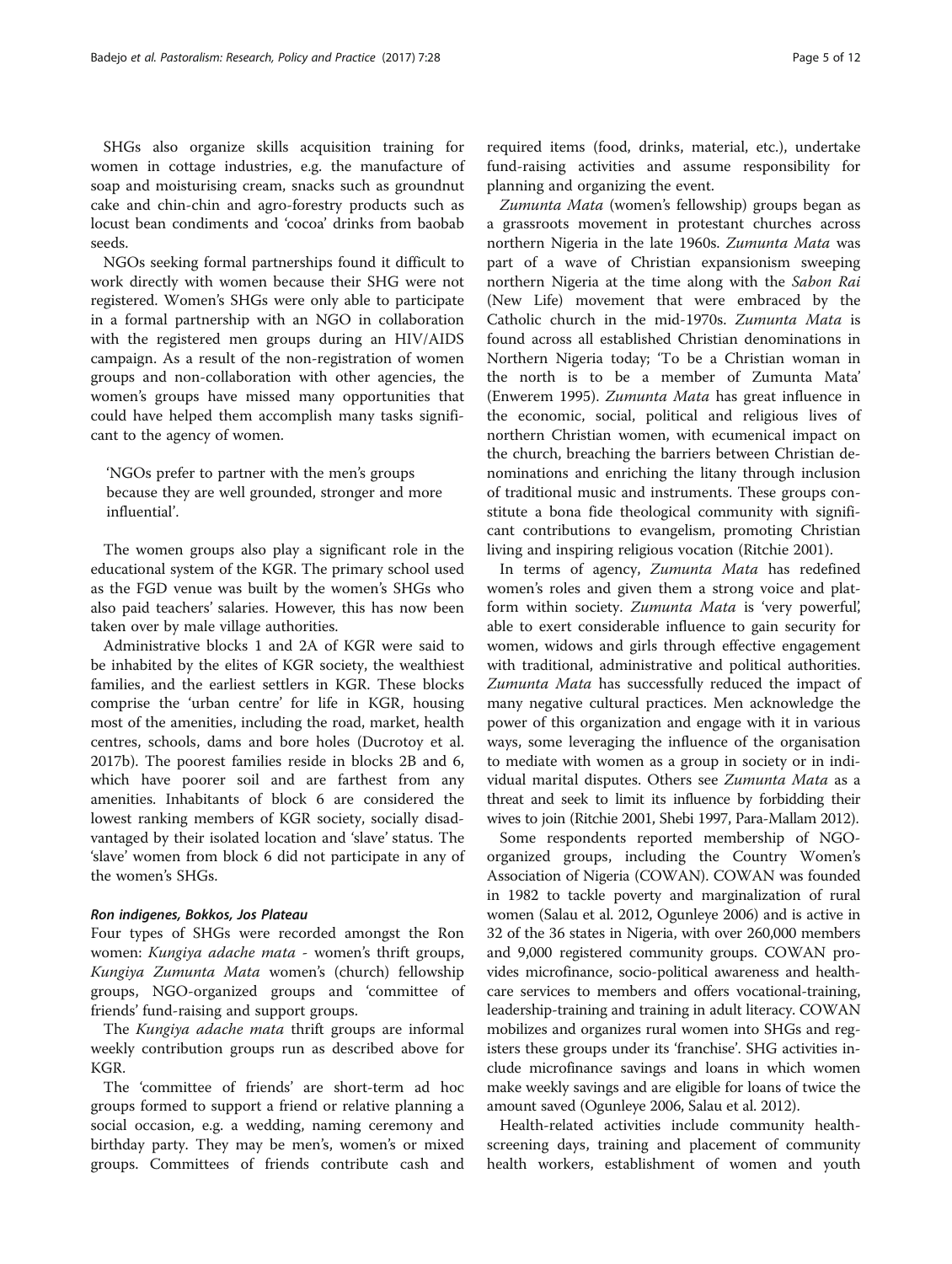friendly clinics in communities, family-planning services and awareness events on HIV, cancer, nutrition, etc. COWAN provides emergency health insurance scheme for members and immediate family members (N20 (\$0.06) weekly subscription), which funds many caesarean sections and other maternal health procedures.

Socio-political activities include awareness talks which have served to reduce the vulnerability/susceptibility of rural women to unscrupulous 'vote-buying' electoral campaigns. COWAN also supports electoral campaigns for female candidates for political office with a record of peaceful, orderly campaigns with 80% of funded candidates elected. Women members contribute N10 (\$0.03) per month to this fund and approximately 5 million naira (\$13,886) is disbursed annually to cover registration fees, flyers, banners, etc.

The Plateau State chapter of COWAN partners with national and international agencies on many activities including agricultural training and extension activities for vegetables, violence against women and girls, and HIV awareness (COWAN [2017](#page-10-0)).

Members of COWAN are either married women or widows; most are Christians although COWAN is nonreligious and non-denominational. Lower participation by Muslim women may be due to specific barriers in their participation, or they may feel out of place and unable to relate to other members, if COWAN is perceived as a 'Christian' organisation.

In conclusion, the Ron women's groups include both formal and informal groups with local, national and international reach. Most of these groups are registered with the government. They play an important role in women's lives and in the wider community giving women influence at the household, church, and community levels.

### Social capital, collective action and agency Fulani in Bokkos, Jos Plateau

Fulani women are isolated and feel their isolation. Although they are not officially in purdah/seclusion, they are not permitted to attend the mosque or participate in celebrations such as weddings and naming ceremonies within the Fulani community (despite preparing and cooking the food for guests). Some are not permitted to go to the market, and in these cases, the husbands or elderly women (past menopause) within the household will buy all foodstuffs. Most women regarded their limited freedom of movement and association as discrimination, but a few did not their argument was that any practices in line with Islamic observance could not be considered discriminatory. Most women desired greater freedom of movement to improve their social lives.

'We are denied the right to socialise'.

'No free movement and not allowed to associate freely'.

Decision-making and influence of the Plateau Fulani women was limited to that within the household. Most women interviewed were involved in decision-making within the household but not within their community. Decision-making at the household level was limited by age, with only older women being consulted. Women have no say in the bargaining process for the dowry of their daughters nor in the management or sale of their own cattle.

Income-generating activities for women were limited to small-scale trade in dairy products, poultry, small ruminants and in condiments - activities that were carried out at home. Some had their own market gardens for generation of 'cash crops' (e.g. cabbage, lettuce, carrots, green peppers). Dairy sales were seasonal, mostly within the wet season and mostly sold to wholesale customers who picked up the dairy products from the homestead. A few (mostly older women) sold their dairy products at the market. In this community, 12% of households did not have milk income during the wet season and 24% during the dry season (Majekodunmi et al. [2017\)](#page-10-0). A third of the respondents reported not having any income-generating activities. One respondent mentioned that some men viewed women's trade in livestock as competition:

'Men often say that women keeping animals are competing with them'.

Any women's generated income was spent on supporting the household, e.g. on soap, cooking oil, condiments and children's clothes. Despite only 34% of households being entirely dependent on the male household head (Majekodunmi et al. [2017](#page-10-0)), the women's financial household contributions were limited - the burden for providing fell mostly with the husband. Most women considered their own financial contributions to the household insignificant. Only two respondents considered their contributions significant. One respondent had multiple sources of income (selling sweaters made on her knitting machine, dairy products, poultry and small ruminants) and made more significant financial contributions to her household. Both men and women felt that women's most important contribution was to cook and raise the children. Men did acknowledge the roles/contribution made by women in these areas.

'Source of income is not that important as our men provide everything'.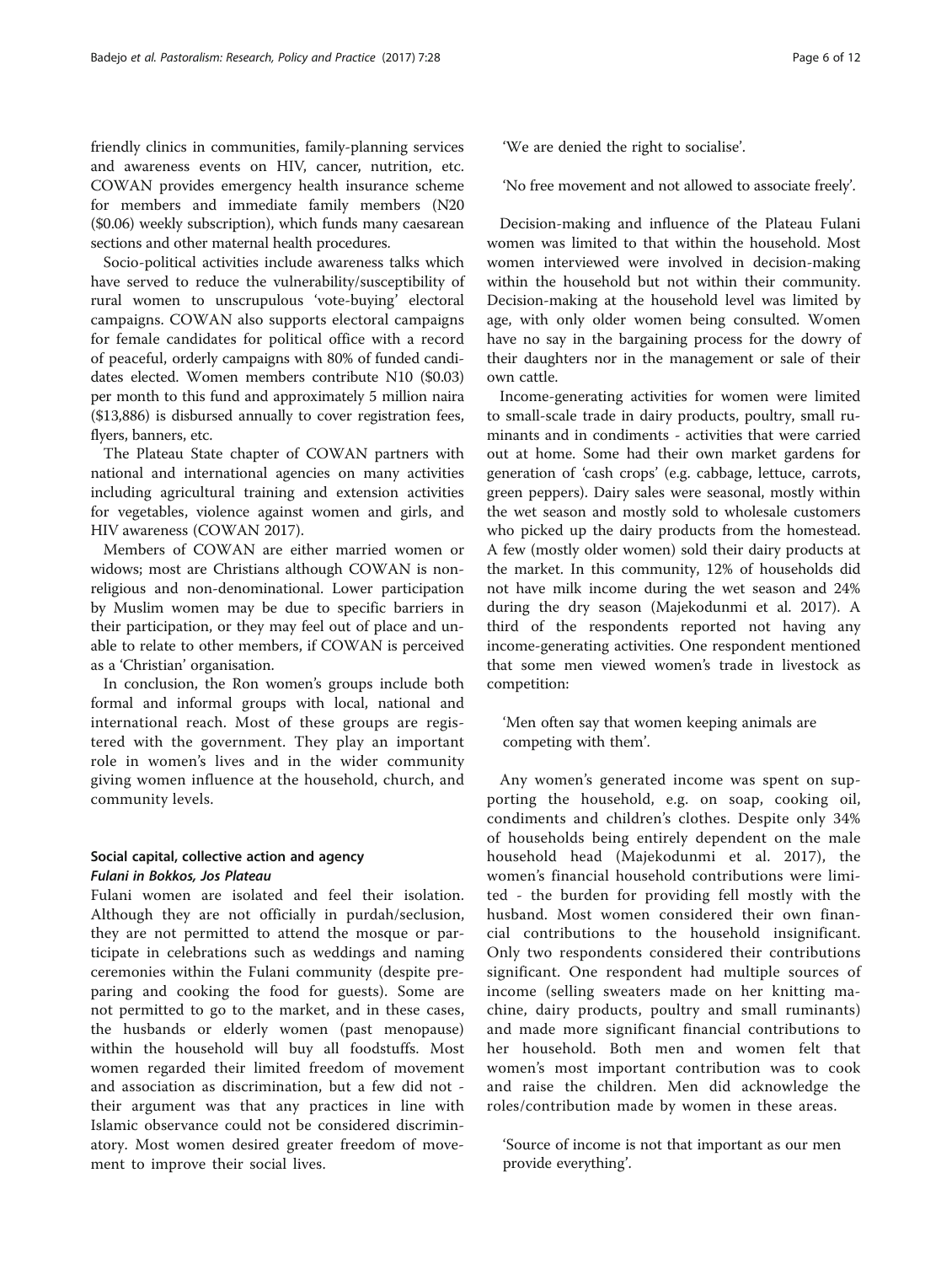'We sell nunu (local milk) during period of abundance but when not available we fold our arms because our men provide everything'.

'Our role is to cook and bring up the children'.

The women did acknowledge that their income was not dependable.

'Income from the sale of poultry and small ruminants bring in income as 'nunu' is no longer dependable'.

Some desired better opportunities for income-generating activities to earn income and simply for something to do, and some admitted that their needs were not always met by their husbands.

'Sometimes our needs are not met'.

'Husbands do not always meet up with their financial obligations'.

#### Fulani in Kachia Grazing Reserve

Fulani women in KGR had a wide variety of incomegenerating activities. They sold agricultural outputs (dairy products (limited) and farm produce), agro-forestry products (fermented locust bean condiments and baobab drinks), handicrafts (beads, mats and calabashes), homemade soap and moisturising cream, snacks, beverages and condiments; owned businesses such as canteens, seamstresses and commercial grinding machines; and earned wages as teachers, nurses and cleaners in local schools and hospitals within the reserve.

Women had freedom of movement within and outside the reserve. Many travelled outside the reserve periodically to buy goods despite the bad road and high cost of transportation. Both men and women see women's roles as equal contributors to household finances and community development. The women also played a significant role in the education of their children. Proceeds from their economic activities went to the purchase of school uniforms, stationery and school fees - especially for girls. Men appreciated women's efforts in these areas:

'If not because of women in this community we would not have developed like this. Women are trying in this village. Whenever the males go to their various place of work, so also the women go, cook for their children and send them to school, so women are really trying'.

Women in KGR did not attend the mosque. They participated in decision-making at the household level individually and at the community level only through their SHGs. SHG agency within the community was significant but limited to women's own affairs, rather than community-wide issues. They had little interaction with customary or state authorities except to receive orders from customary hierarchy (Okello [2013\)](#page-11-0).

SHGs provided opportunities to socialize, air views and challenges and get help and were considered a valuable support network. Women could join more than one group. SHGs within KGR were, however, not available to the poorest inhabitants of block 6 who were marginalized due to their 'slave' status and not allowed to join SHGs.

The SHG system in the Grazing reserve is seen to have enhanced group identification, cooperative spirit, selfconfidence, interpersonal relationship and confidence in the group members with the exception of the poorest in the community.

#### Ron indigenes in Bokkos, Jos Plateau

Indigene Ron women reported being engaged in a wide range of economic activities including crop farming, animal husbandry (cattle, sheep, goats, pigs, poultry), processing of agricultural products, wholesale and retail agricultural trade in agricultural products, purchasing of farmer produce to sell on market days, catering services, seamstress and trading in goods and services. Some were employed as nurses, school teachers, civil servants, etc. Many owned their own farms, separate from the family farm(s) owned by their husbands. These were either bought with their own money or given to them by their husbands. Some owned cattle.

Ron women reported full participation in community affairs with the exception of politics where they felt marginalized. Indigene Ron women considered themselves essential to the household economy and in some cases more so than men. They considered their roles and contributions to the family, church and community as vital and irreplaceable.

Women reported contributing to all household expenses alongside men. Some making monthly contributions to the household 'kitty'. The male perspective was that, 'Most of us that marry more than one wife care little about household needs'.

Their membership of various groups, societies and associations were considered an important social and emotional outlet, providing space and opportunities to socialize. Women reported playing an important role in church and view full participation in church activities as both a personal religious duty.

'We play a vital social and economic role in the household and community'.

'We determine the status of the household'.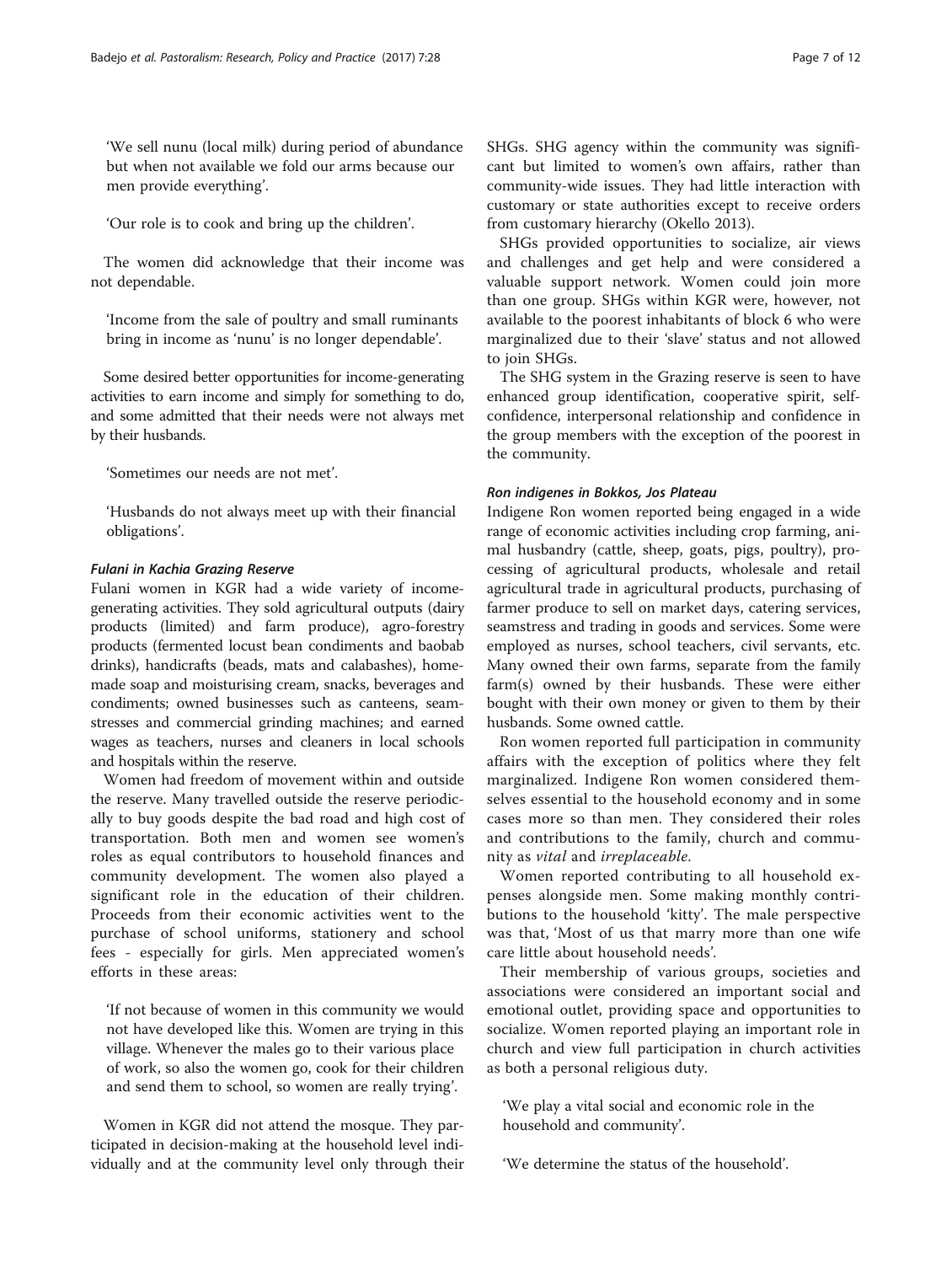#### **Discussion**

The general trend of Islamic reform in Nigeria and the Izala movement, in particular, is exhibiting a visible impact on Fulani communities on the Jos Plateau. Jama'atu Izalatil Bid'a Wa'ikamatis Sunnah (JIBWIS) translated as the Islamic Organisation for Eradicating Innovation and Establishing Sunnah, the dominant religious movement amongst the Plateau Fulani, was founded in Jos in 1978 as an anti-Sufi movement with an agenda of Islamic reform and orthodoxy as well as independence and self-reliance (Higazi [2013](#page-10-0), Ostien [2012](#page-11-0), Hickey and Thompson [1981](#page-10-0)). Under Izala, the position of women in Fulani society has been significantly compromised impacting on their social and economic status. Firstly, Izala has introduced greater restrictions on the mobility of women; Fulani women are mostly confined to their household compound and rarely leave their community. The economic activities with which they are able to engage have been restricted, with Fulani women being discouraged from their traditional practice of selling their dairy products in public and attending local markets (Higazi [2013,](#page-10-0) Ostien [2012](#page-11-0)). Secondly, women are positively excluded from participation in the JIBWIS administration and active membership of its aid group - a position unique amongst all the Islamic groups in the Plateau State (Moddibbo [2012](#page-11-0)). Thirdly, dealings between Fulani and indigenes have been restricted, with interactions mostly confined to public spaces. These groups no longer visit each other's homes or exchange food/gifts at Christmas or Eid. Recurring violence on the Plateau since 2001 has served to reinforce this pattern of community isolation (International-Crisis-Group [2012](#page-10-0), Taft and Haken [2015](#page-11-0)). The combination of these factors has served to limit women's agency, bargaining power and capacity to spontaneously self-organize (Desai and Joshi [2013,](#page-10-0) Evans and Nambiar [2013\)](#page-10-0).

Fulani women residing in Bokkos on the Jos Plateau, did not have any women's self-help groups. In general, they had only limited mobility and few opportunities to socialize or participate in religious or income-generating activities. The main reasons for the restricted mobility of women on the Jos Plateau are the dominant Islamic sect in this area and the pluralist nature of rural villages on the Plateau. Access to SHGs could meet the Fulani women's expressed needs for social interaction and increased income-generating activities.

The cultural and religious factors observed on the Plateau that limit women's mobility and economic activities have had less influence amongst Fulani in the KGR. The KGR is a closed, homogenous community setting with a strong top-down authority structure that permits little state interference. It is a less prosperous area with livelihoods beset by low productivity of land and livestock and expensive goods and services. KGR Fulani can afford to 'relax the rules' to improve their livelihoods for economic gain since there is less threat of non-conformity.

The Jos Plateau, in contrast, is a mixed society divided along ethnic and religious lines - here the Fulani are an ethnic minority, experiencing segregation and selfimposed separation from their 'indigene' neighbours. Bokkos Fulani show strong adherence to cultural norms to preserve their way of life in the face of their minority status and ample opportunities for non-conformity (Berry et al. [1989,](#page-10-0) Atkinson et al. [1998,](#page-10-0) Cormack [2016](#page-10-0)). Governance is civil rather than cultural with considerable state engagement. Plateau pastoralists are relatively prosperous, with opportunities for children's education and for diversification of livelihoods for the men, and there is less 'need' for additional income generated by women in the household. Some men within the community view women's income-generating activities negatively and as 'competition'. In contrast, KGR and Ron men see women's efforts and economic contributions as legitimate and acceptable.

Fulani women's groups in KGR provide a safe space for social interaction and a valuable support network for counselling, mentoring and various income-generating and community development activities. The major goals of Fulani women in KGR are to successfully grow into their roles as wives and mothers and improve their own income and assets, their household standard of living and the education of their children. Nonetheless, the membership, activities and impact of these SHGs in KGR are compromised in several ways. Firstly, their scope is restricted to the KGR and the absence of registration of these groups means that they cannot collaborate with organizations that do have the capacity to spread their scope beyond KGR. Secondly, women of lower socio-economic status are excluded from membership. Thirdly, they operate firmly within prevailing social and gendered norms. That they do not seek to change the prevailing social and gendered norms restricts their influence and impact to traditional 'women's activities' that are not allowed to spill over into traditionally male-dominated areas. An example of this was the appropriation by male village authorities of the school built and established by the women's SHGs. When women's SHGs operate within pre-existing hierarchies and negative gendered social norms, the status quo of disempowerment is maintained and this serves to reduce the positive impacts of women's collective action (Westermann et al. [2005\)](#page-11-0).

The scale and duration of CA benefits depend on how explicitly programmes seek to shift social norms. CA will not enhance agency without challenging both formal and informal normative frameworks. This is a prerequisite for transformative agency. When this is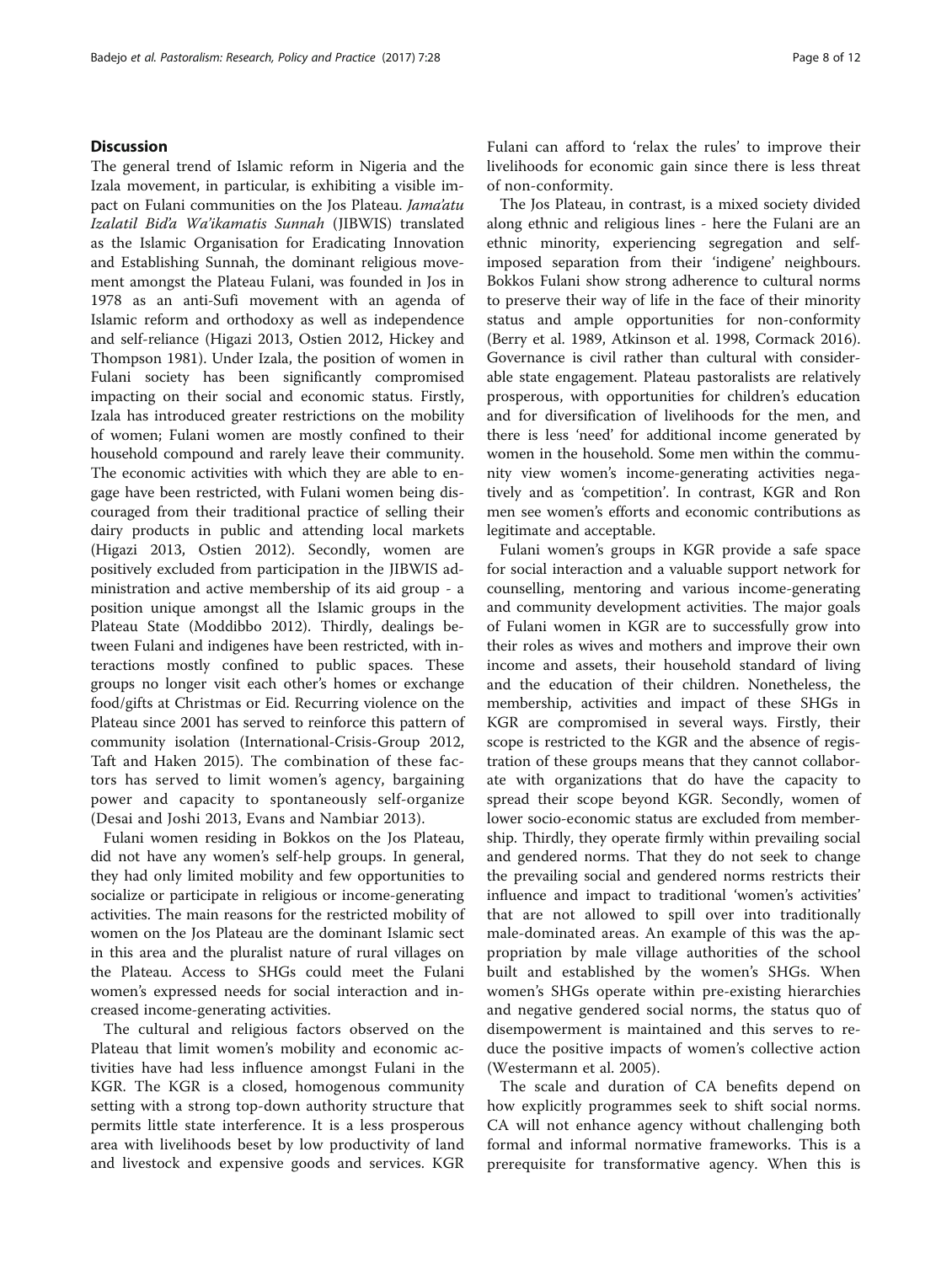not a stated goal, then benefits form one domain will not spill over into others and empowerment impact is likely to be low and partial, rather than transformative. This is a common feature of collectives focused only on economic outcomes which achieve increased income and control over resources for women but have no positive impact on health, household decision-making, independence, Gender Based Violence (GBV) or gendered social norms (Baden [2013](#page-10-0), Beath et al. [2013\)](#page-10-0). The SHGs within KGR do not seek to challenge social and gender norms, and therefore, their impact is limited rather than transformative. Despite these limitations, women in KGR derive intrinsic and instrumental benefits from their SHGs. An increased sense of self and of self-esteem reinforces the gains in influence and economic empowerment, and over time, SHGs can erode restrictive social norms and increase women's agency (Sharma and Sudarshan [2010\)](#page-11-0).

Where existing levels of social stratification are replicated within CA groups, the impact on escape from poverty and social mobility are weak, whereas CA groups that challenge existing social stratification hierarchies lead to transformative change (Narayan et al. [2009](#page-11-0)). In northern Kenya where membership of women's CA groups focused on the poorest members, there was high level of poverty escape and social mobility (Coppock and Desta [2013,](#page-10-0) Coppock et al. [2006\)](#page-10-0). Mahmud [\(2002](#page-10-0)), however, found that for groups in Bangladesh that did not actively challenge social hierarchies, motivation for participation and benefits were higher for the elites and the overall effect of CA on poor women was negative, since they were crowded out of the groups and pushed further into poverty.

Significant class/social stratification was observed in KGR society, and these are replicated in the women's groups. Leadership positions are reserved for literate women and tended to be given to women of higher status in the community. Women residing in the poorest administrative block of KGR, block 6, were entirely excluded, based on their class and social position. Since they are also the poorest and most socially excluded in the community, they did not derive any of the benefits from the SHGs (intrinsic benefits of association and instrumental impacts on income, education and agency), and SHGs in KGR had no impact on social mobility.

Amongst Ron indigene women, there were several types of women's SHGs, both formal and informal, that exhibited scope at the community, state, national and international levels. Kungiya Zumunta Mata and COWAN specifically sought to challenge negative social and gender norms. These groups showed positive effects on women's agency in all spheres of life and successfully reversed or minimized negative social and gender norms in addition to providing a vibrant platform for women's interaction and influence with state and customary authorities. Such groups have positive effects on individual economic outcomes for group members, including higher income, productivity and product quality and better access to credit, market information, training and technology. They also have widespread benefits for all women in the community increased mobility, access to employment control of household expenditure, political participation decisionmaking and bargaining power at home and workplace/ market (Desai and Joshi [2013,](#page-10-0) Deininger and Liu [2009](#page-10-0)).

Restrictive membership requirements are known to impact on women's participation in collective action. 'If you are married people respect you; but if you are "roaming about" unmarried you don't get respect. A woman who is not married is still a "girl" and is not respected. Even if you are a girl (age-wise) if you are in gidan aure (the house of marriage) you will be given respect' (Para-Mallam [2012](#page-11-0)).

Amongst both KGR Fulani and Ron women, marriage is a criterion for group membership and unmarried girls and women are excluded.

Demographic change and rising unemployment in Nigeria mean that improving economic opportunities for the youth is a top priority for economic and social development. This is particularly important for young girls, as employment serves to reduce risks of future dependence on men and promotes agency and empowerment. Interventions for avoidance of early marriage, sexual and reproductive health, education and financial literacy, provision of safe spaces and peer support for girls have more impact when girls are engaged in groups. Community-based groups for adolescent girls deliver both instrumental and intrinsic benefits of collective action (Evans and Nambiar [2013\)](#page-10-0).

Religious observance and women's religious groups play a key role in women's empowerment amongst the Ron. These aspects were largely absent in both groups of Fulani women in KGR and on the Plateau. This is primarily because these Fulani women do not attend prayers at the mosque and are therefore excluded from organized religious establishment and the world of women's Islamic groups. These differences have been previously observed in these communities; Para-Mallam ([2012](#page-11-0)) observed that 'Religion (Islam) and age-long traditional prejudices are responsible for (Hausa-Fulani) women's subjugation. In contrast, it is religion (Christianity) through kungiyar zumunta mata that provides space for considerable female influence'. Women's mosque attendance has been a contested issue since the death of the Prophet Muhammad. There was an early consensus against women's mosque attendance; however, this has not been constant or universal, with plenty of variation in time and space. The decline in women's mosque attendance is evidence of the progressive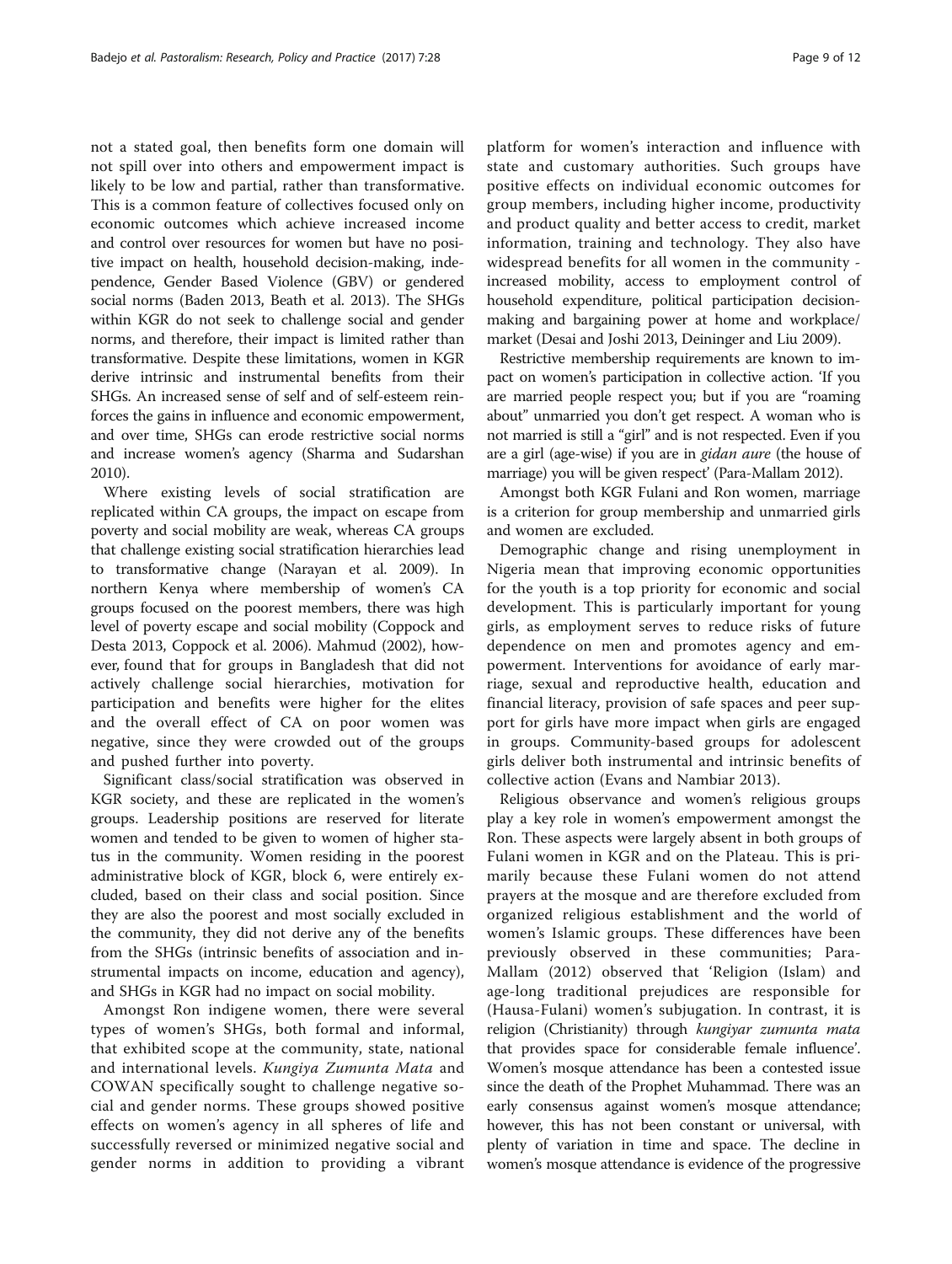erosion of their status in Islamic society after Prophet Muhammad's death. It is also linked to ascendancy of the concept of fitnah (temptation) which argues for greater separation of sexes.

Globally, there has been resurgence of women's mosque-based activities since the 1970s. Mosque attendance and membership of women's Islamic groups are acknowledged to empower women; women become visible in public and religious arenas, and they gain more influence and social capital by becoming more 'religious' and are better able to negotiate their gendered position within social and institutional arenas (Nageeb [2007,](#page-11-0) Badru and Sackey [2013](#page-10-0), Katz [2014](#page-10-0), Obadare [2016](#page-11-0)). Islamic women's groups exist across Nigeria. They play a particularly prominent role in religious life amongst the Yoruba in the South-West - in line with Yoruba culture in which women's groups have always played important roles in society. The first documented women's group amongst the Yoruba - Egbe Alasalatu - was founded in 1870 in Oṣogbo to organize religious activities amongst women, particularly women's contributions to and participation in social events such as weddings and naming ceremonies and preparing women's bodies for Islamic burial. After some initial resistance, it was recognized by Imams and women were given a dedicated space in mosques and the organization gained prominence within society. Asalatu women's groups are now widespread across Nigeria (Badru and Sackey [2013\)](#page-10-0). The recent rise of 'charismatic' Islam has also increased the influence of women's groups in Islam in Nigeria. Spearheaded by Nasirul-Lahi-L-Fatih Society of Nigeria (NASFAT), the movement appropriates evangelical Christian forms/ expressions (including groups and associations) as it seeks to compete with Pentecostal Christianity which has 'moved into pole position in the fiercely competitive religious market place'(Obadare [2016](#page-11-0)). It includes mostly literate, upwardly mobile, urban Muslims but has not reached the Plateau Fulani who are mostly adherents of Izala and JIBWIS. Of all the Islamic civil society groups present in Plateau State, only JIBWIS has no women's arm (Moddibbo [2012,](#page-11-0) Obadare [2016](#page-11-0), Higazi [2013](#page-10-0)).

The Federation of Muslim Women's Associations in Nigeria (FOMWAN) founded in 1985 is an umbrella organization that links Islamic women's groups in Nigeria. FOMWAN has nationwide membership and is affiliated with over 500 national and international organizations. FOMWAN spreads Islam through da'wah (evangelism, proselytism) and advocates for Muslim girls' education as a means to eradicating poverty and improving the status of Muslim women and children. It holds programmes to increase the retention rate of girls in school, continue education for married women and integrate literacy and vocational training into established Qur'anic schools (Uthman [2009\)](#page-11-0). Nigeria has a strong tradition of Islamic women's groups with similar goals, scope and impact to the Christian groups amongst the Ron, but Fulani women in this study are removed from this support through their inability to participate in public religious life and therefore have no access to the benefits of this collective action.

#### Conclusions

The case studies presented here argue for greater understanding of the impact on empowerment and agency that can be made by collective action groups and demonstrate the prominence of culture and religion and social stratification determining the lives of women. Culture and religion emerged as important factors for socio-economic growth. Gender analysis provided sensitive information on both the opportunities and limitations of SHG equity and efficiencies.

Religious reform and the pluralistic nature of rural villages on the Jos Plateau restrict movement of Fulani women and account for the lack of Fulani women's selfhelp groups. This lack of Fulani women's groups results in the failure to recognize the potentials of women as a group. The non-participation of Fulani women on the Plateau in decision-making activities and limited or lack of any social interaction with their 'indigenes' counterparts could result in gender unequal sharing in costs and benefits relevant to the agency of women (Agarwal, [2000](#page-10-0)).

By contrast, the homogeneous Fulani community of the KGR with limited interaction from government, institutions and policies tended to encourage women's self-help groups to adopt collective action in providing and managing access to resources. Unrestricted mobility enabled livelihood diversification to cope with stresses and challenges, increasing the empowerment and agency of Fulani women despite the cultural, social, religious and gender biases that limit women groups' ability and strength. These biases continue to inhibit the women self-help groups, frustrating their efforts and denying them participation and involvement in some service delivery interventions. Reinforcing actions that universally support the activities of women's self-help groups in the form of institutional support would be required to start and sustain transformative change.

#### Acknowledgements

This work was supported by a European Union Seventh Framework Programme (FP7/2007-2013) under grant agreement no. 221948 Integrated Control of Neglected Zoonoses (ICONZ) (SCW, AFB); the UK's Biotechnology and Biological Sciences Research Council (BBSRC) under the 'Combating Infectious Diseases in Livestock for International Development' (CIDLID) scheme, grant number BB/ H009213/1 (SCW, AOM); and Investigating Networks of Zoonoses Innovation (INZI) European Science Foundation (JS, SCW, PK).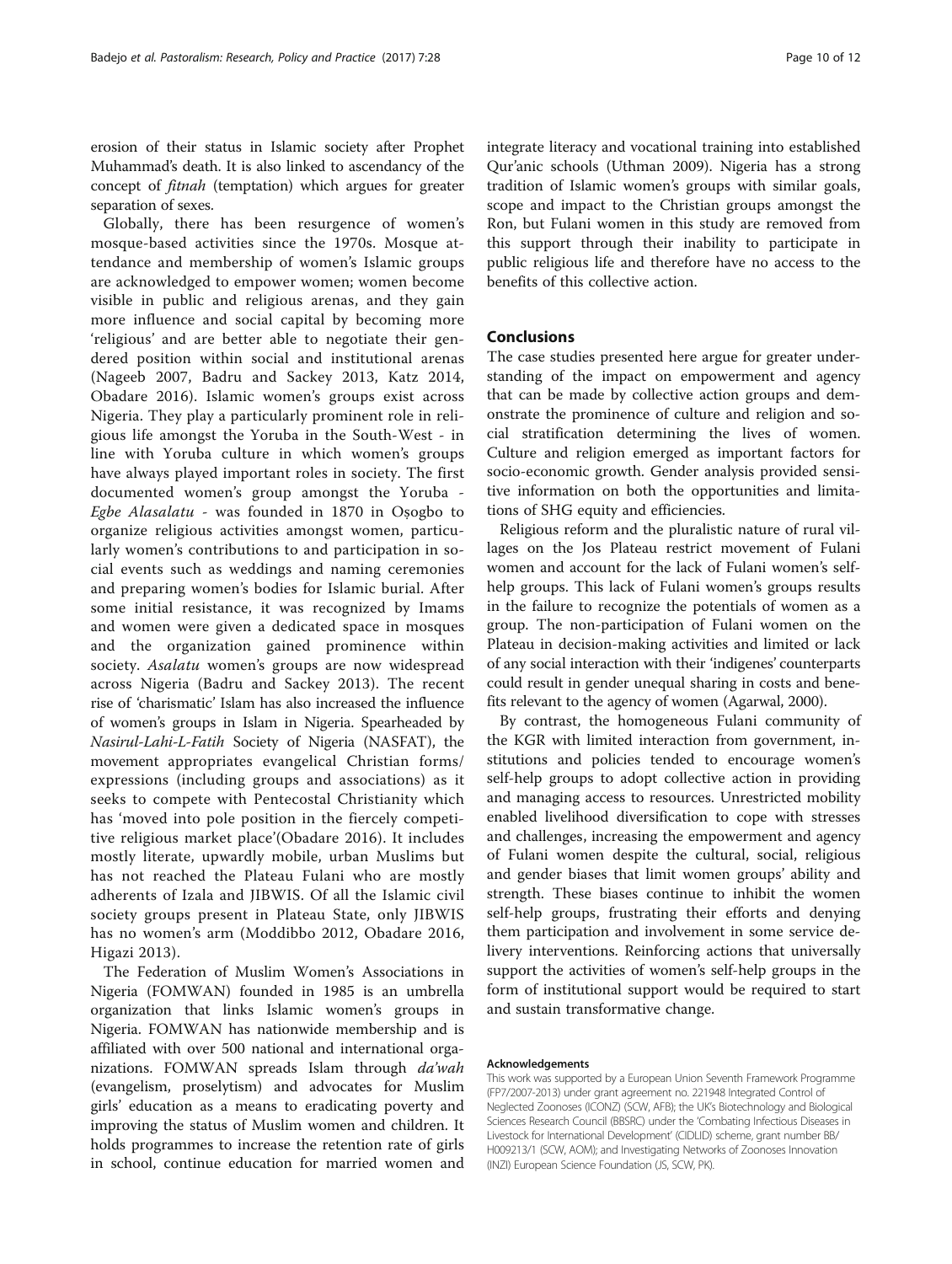<span id="page-10-0"></span>AFB, JS, SCW and AOM designed the study. AFB and AOM undertook the fieldwork. AFB analysed the data and drafted the original manuscript with input from AOM and PK. All authors read and approved the final manuscript.

#### Competing interests

The authors declare that they have no competing interests.

#### Publisher's Note

Springer Nature remains neutral with regard to jurisdictional claims in published maps and institutional affiliations.

#### Author details

<sup>1</sup>Centre of African Studies, School of Social and Political Science, College of Humanities and Social Science, The University of Edinburgh, 58 George Square, Edinburgh EH8 9LD, UK. <sup>2</sup>School of Biomedical Sciences, Edinburgh Medical School, College of Medicine and Veterinary Medicine, The University of Edinburgh, 1 George Square, Edinburgh EH8 9JZ, UK. <sup>3</sup>Livestock and Poultry Research Centre, University of Ghana, P.O. Box LG 25, Legon, Accra, Ghana.

#### Received: 9 May 2017 Accepted: 6 September 2017 Published online: 13 October 2017

#### References

- Agarwal, Bina. 2000. Conceptualising environmental collective action: Why gender matters. Cambridge Journal of Economics 24 (3): 283–310.
- Atkinson, Donald R., George Morten, and Derald Wing Sue. 1998. Counseling American minorities: A cross-cultural perspective. 5th ed. Boston: McGraw-Hill.
- Awogbade, M.O., 1983. Pastoral Fulani reaction to grazing reserve development: the case of Ruma-Kukar-Jangarai, Kaduna State, Nigeria. Pastoral Network Paper-Overseas Development Institute (UK). Agricultural Administration Unit.
- Baden, Sally. 2013. Women's collective action: Unlocking the potential of agricultural markets. Oxfam. ISBN: 1780772998, 9781780772998.
- Badru P, and BM Sackey. 2013. Islam in Africa South of the Sahara: Essays in Gender Relations and Political Reform. Scarecrow Press. ISBN: 0810884704, 9780810884700.
- Beath, Andrew, Fotini Christia, and Ruben Enikolopov. 2013. Empowering women through development aid: Evidence from a field experiment in Afghanistan. American Political Science Review 107 (3): 540–557.
- Blench, R., 2004. Natural resource conflicts in north-central Nigeria. London: Mandaras.
- Berry, John W., Uichol Kim, Steven Power, Marta Young, and Merridee Bujaki. 1989. Acculturation attitudes in plural societies. Applied Psychology 38 (2): 185–206.
- Booth, David. 2012. Development as a collective action problem, Africa Power and Politics Programme Policy Brief. London: Overseas Development Institute.
- Bourgeault, I., Dingwall, R. and De Vries, R. eds., 2010. The SAGE handbook of qualitative methods in health research. Sage.
- Coppock, D. Layne, and Solomon Desta. 2013. Collective action, innovation, and wealth generation among settled pastoral women in northern Kenya. Rangeland Ecology & Management 66 (1): 95–105.
- Coppock, D Layne, Solomon Desta, Adan Wako, Ibrahim Aden, Getachew Gebru, Seyoum Tezera, and C Tedecha. 2006. Women's groups in arid northern Kenya: Origins, governance and roles in poverty reduction. In Invited paper presented at A Policy Research Conference on Pastoralism and Poverty Reduction in East Africa, held 27:28.
- Corduneanu-Huci, Cristina, Alexander Hamilton, and Issel Masses Ferrer. 2012. Understanding policy change: How to apply political economy concepts in practice. World Bank. ISBN: 0821395394, 9780821395394.
- Cormack, Zoe. 2016. The promotion of pastoralist heritage and alternative 'visions' for the future of Northern Kenya. Journal of Eastern African Studies 10 (3): 548–567. doi:[10.1080/17531055.2016.1266195](http://dx.doi.org/10.1080/17531055.2016.1266195).
- COWAN. 2017. "Plateau State Chapter Country Women Association of Nigeria." [https://wiser.directory/organization/country-women-association-of-nigeria-cowan/.](https://wiser.directory/organization/country-women-association-of-nigeria-cowan/)
- Deininger, K., and Y. Liu. 2009. Economic and social impacts of self help groups in India, World Bank Policy Research Paper. Washington DC: The World Bank.
- Desai, Raj M., and Shareen Joshi. 2013. Collective action and community development: Evidence from self-help groups in rural India. The World Bank Economic Review 28 (3): 492–524.
- DFID-Nepal. 2010. DFIDN Nepal operational plan: Gender equality and social inclusion annex. DFID Nepal.
- Ducrotoy, M.J., H. Bagulo, U.B. Musa, A.P.M. Shaw, S.C. Welburn, and A.O. Majekodunmi. 2017a. Patterns of passage into protected areas: Drivers and outcomes of Fulani immigration into the Kachia Grazing Reserve, Nigeria. Pastoralism In Press.
- Ducrotoy, Marie Julie, Ayodele O. Majekodunmi, Alexandra P.M. Shaw, Husein Bagulo, Usman Baba Musa, Wilson J. Bertu, Amahyel Madu Gusi, Reuben A. Ocholi, Ward Bryssinckx, and Susan C. Welburn. 2016. Fulani cattle productivity and management in the Kachia Grazing Reserve, Nigeria. Pastoralism 6 (25): 1-19. doi[:10.1186/s13570-016-0072-y.](http://dx.doi.org/10.1186/s13570-016-0072-y)
- Ducrotoy, Marie J., Crawford W. Revie, Alexandra P.M. Shaw, Usman B. Musa, Wilson J. Bertu, Amahyel M. Gusi, Reuben A. Ocholi, Ayodele O. Majekodunmi, and Susan C. Welburn. 2017b. Wealth, household heterogeneity and livelihood diversification of Fulani pastoralists in the Kachia Grazing Reserve, northern Nigeria, during a period of social transition. PloS One 12 (3): e0172866. doi:[10.1371/journal.pone.0172866.](http://dx.doi.org/10.1371/journal.pone.0172866)
- Enwerem, Iheanyi M. 1995. The politicization of Christianity in Nigeria. In A dangerous awakening: The politicization of religion in Nigeria, ed. Iheanyi M. Enwerem. Institut français de recherche en Afrique.
- Evans, Alison, and Divya Nambiar. 2013. Collective action and women's agency: A background paper. Women's Voice, Agency and Participation Research Series 4.
- Flintan, F. 2008. Women's empowerment in pastoral societies. WISP, GEF, IUCN, **LINDP**
- Fratkin, Elliot, and Eric Abella Roth. 2006. As pastoralists settle: Social, health, and economic consequences of the pastoral sedentarization in Marsabit District, Kenya. Vol. 1: Springer Science & Business Media. ISBN: 0306485958, 9780306485954.
- Fricke, W., 1979. Cattle husbandry in Nigeria: a study of its ecological conditions and social-geographical differentiations. Heidelberger Geographischen Arbeiten, Heft 52. Germany, Geographisches Institut der Universität Heidelberg.
- Hannah, J. 2007. Women pastoralists: Preserving traditional knowledge, facing modern challenges. Secretariat of the United Nations Convention to Combat Desertification.
- Hickey, Joseph V., and William E. Thompson. 1981. Politics and the emergence of Alhajis among the Bokkos Fulani. Journal of Asian and African Studies 16 (3): 212.
- Higazi, A. 2013. Rural insecurity on the Jos Plateau, Nigeria: Livelihoods, land, and religious reform among the Berom, Fulani, and Hausa, Nigerian Research Network Working Paper No. 11. Oxford: University of Oxford.
- International-Crisis-Group. 2012. Curbing violence in Nigeria (I): The Jos Crisis. In Africa Report No. 196. International Crisis Group. Online: [https://www.](https://www.crisisgroup.org/africa/west-africa/nigeria/curbing-violence-nigeria-i-jos-crisis) [crisisgroup.org/africa/west-africa/nigeria/curbing-violence-nigeria-i-jos-crisis](https://www.crisisgroup.org/africa/west-africa/nigeria/curbing-violence-nigeria-i-jos-crisis). Accessed 30 July 2017.

Kabeer, Naila. 2012. The power of association: Reflecting on women's collective action as a force for social change. UK Feminista Thinkpiece 2.

- Katz, M. 2014. Women in the mosque: A history of legal thought and social practice. Columbia: University Press.
- Kaufmann, R., Chater, S., Blench, R. 1986. 'An Introduction to the subhumid Zone of West Africa and ILCA subhumid Zone Program. 'In Livestock Systems Research in Nigeria's subhumid Zone: Proceedings of a second ILCA/NAPRI symposium held in Kaduna, Nigeria, October 29-November 4, 1984: 11–36.
- Mahmud, S. 2002. Making rights real in Bangladesh through collective citizen action. IDS Bulletin 33(2):1i–12. doi:[10.1111/j.1759-5436.2002.tb00026.x](http://dx.doi.org/10.1111/j.1759-5436.2002.tb00026.x).
- Majekodunmi, A.O. 2017. Social transitions in the savannah: The decline and fall of social risk management amongst Fulani in the subhumid zone of Nigeria. International Journal of Social Economics 44(7).
- Majekodunmi, A.O., C. Dongkum, T. Langs, A. Shaw, and S. Welburn. 2016. Improved productivity and sustainable pastoral systems in an era of insecurity-Fulani herds of the southern Jos Plateau, North-Central Nigeria. Tropical Animal Health and Production 48 (8): 1719–1728. doi[:10.1007/s11250-016-1149-8.](http://dx.doi.org/10.1007/s11250-016-1149-8)
- Majekodunmi, Ayodele O., Charles Dongkum, Tok Langs, Alexandra P.M. Shaw, and Susan C. Welburn. 2017. Shifting livelihood strategies in northern Nigeria - extensified production and livelihood diversification amongst Fulani pastoralists. Pastoralism: Research, Policy and Practice 7 (19): 1–13. doi:[10.1186/s13570-017-0091-3](http://dx.doi.org/10.1186/s13570-017-0091-3).
- Majekodunmi, A.O., Fajinmi, A., Dongkum, C., Picozzi, K., MacLeod, E., Thrusfield, M.V., Shaw, A.P. and Welburn, S.C., 2013. Social factors affecting seasonal variation in bovine trypanosomiasis on the Jos Plateau, Nigeria. Parasites & vectors, 6(1): 293.